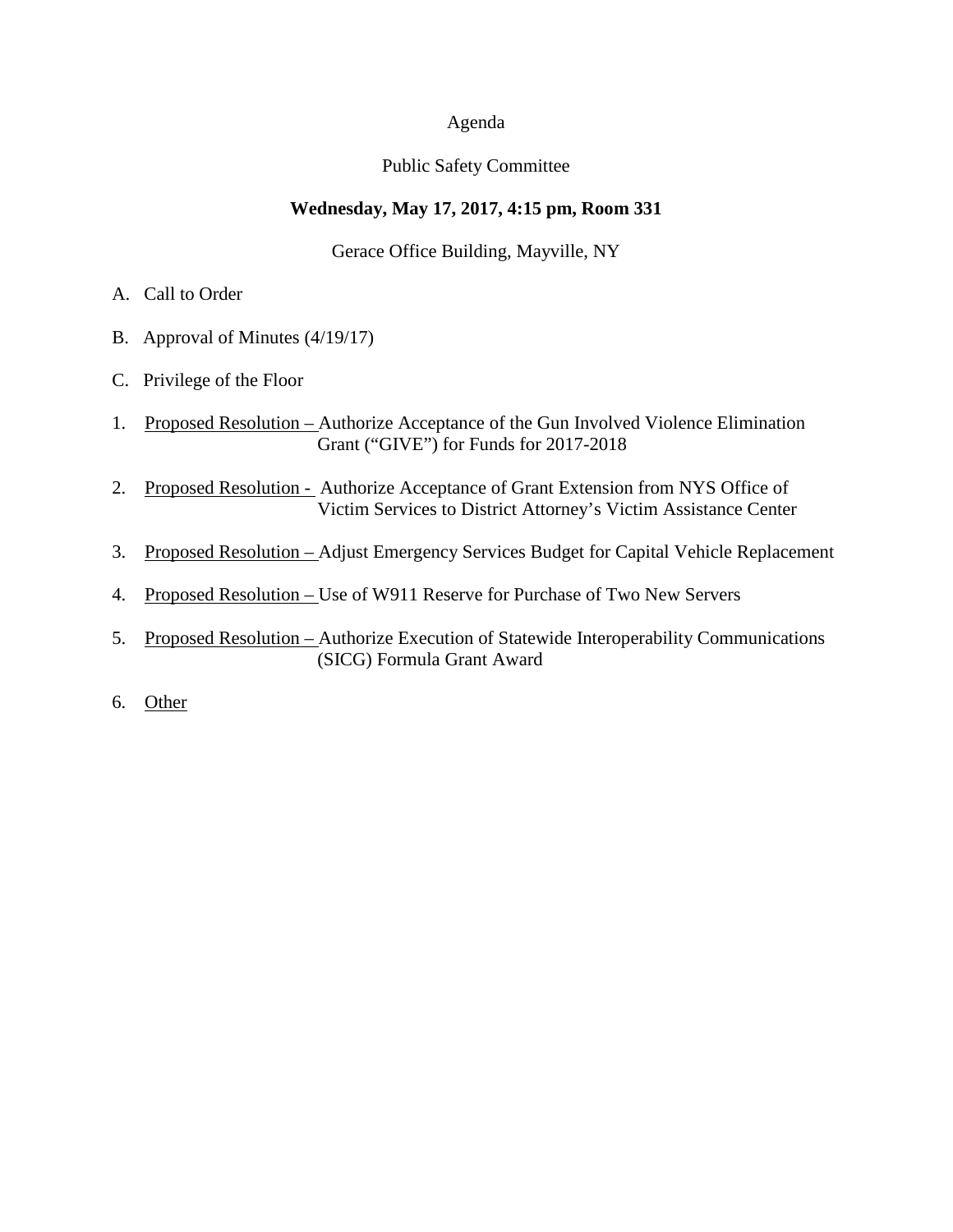## **CHAUTAUQUA COUNTY RESOLUTION NO.**

**TITLE:** Authorize Acceptance of the Gun Involved Violence Elimination Grant ("GIVE") for Funds for 2017-2018

**BY:** Public Safety and Audit & Control Committees:

**AT THE REQUEST OF:** County Executive Vincent W. Horrigan:

WHEREAS, the New York State Division of Criminal Justice Services (DCJS) has awarded \$185,075.00 to the multi-agency "GIVE" Task Force to reduce violent crimes in the primary jurisdictions of the County of Chautauqua and the City of Jamestown; and

WHEREAS, the funded "GIVE" Task Force partners consist of the City of Jamestown Police Department, and the Chautauqua County agencies of the District Attorney, Sherriff's Office and Probation Office; and

WHEREAS, the City of Jamestown Police Department has been awarded \$69,089.00 of the total "GIVE" funding and will sign and administer a separate contract with the New York State Division of Criminal Justice Services (DCJS) for said funding; and

WHEREAS, the Chautauqua County agencies consisting of the Office of the District Attorney (\$79,878.00), the Office of the Sheriff (\$24,808.00) and the Office of Probation (\$11,300.00) will share the balance of such funds; and

WHEREAS, the offices of the District Attorney, Sheriff and Probation have included a portion of these grant funds in the 2017 budget with the balance to be included in the 2018 budget; now, therefore be it

RESOLVED, That the County of Chautauqua accepts the aforementioned grant and authorizes the County Executive to execute the Gun Involved Violence Elimination Grant ("GIVE") contract with the New York State Division of Criminal Justice Services (DCJS) in the amount of \$115,986.00 for the term of July 1, 2017 to June 30, 2018, and any other necessary agreements to implement the project.

# **\_\_\_\_\_\_\_\_\_\_\_\_\_APPROVED \_\_\_\_\_\_\_\_\_\_\_\_\_VETOES (VETO MESSAGE ATTACHED)**

**\_\_\_\_\_\_\_\_\_\_\_\_\_\_\_\_\_\_\_\_\_\_\_\_\_\_\_\_\_\_\_\_\_\_\_\_ \_\_\_\_\_\_\_\_\_\_\_\_\_**

**County Executive Date**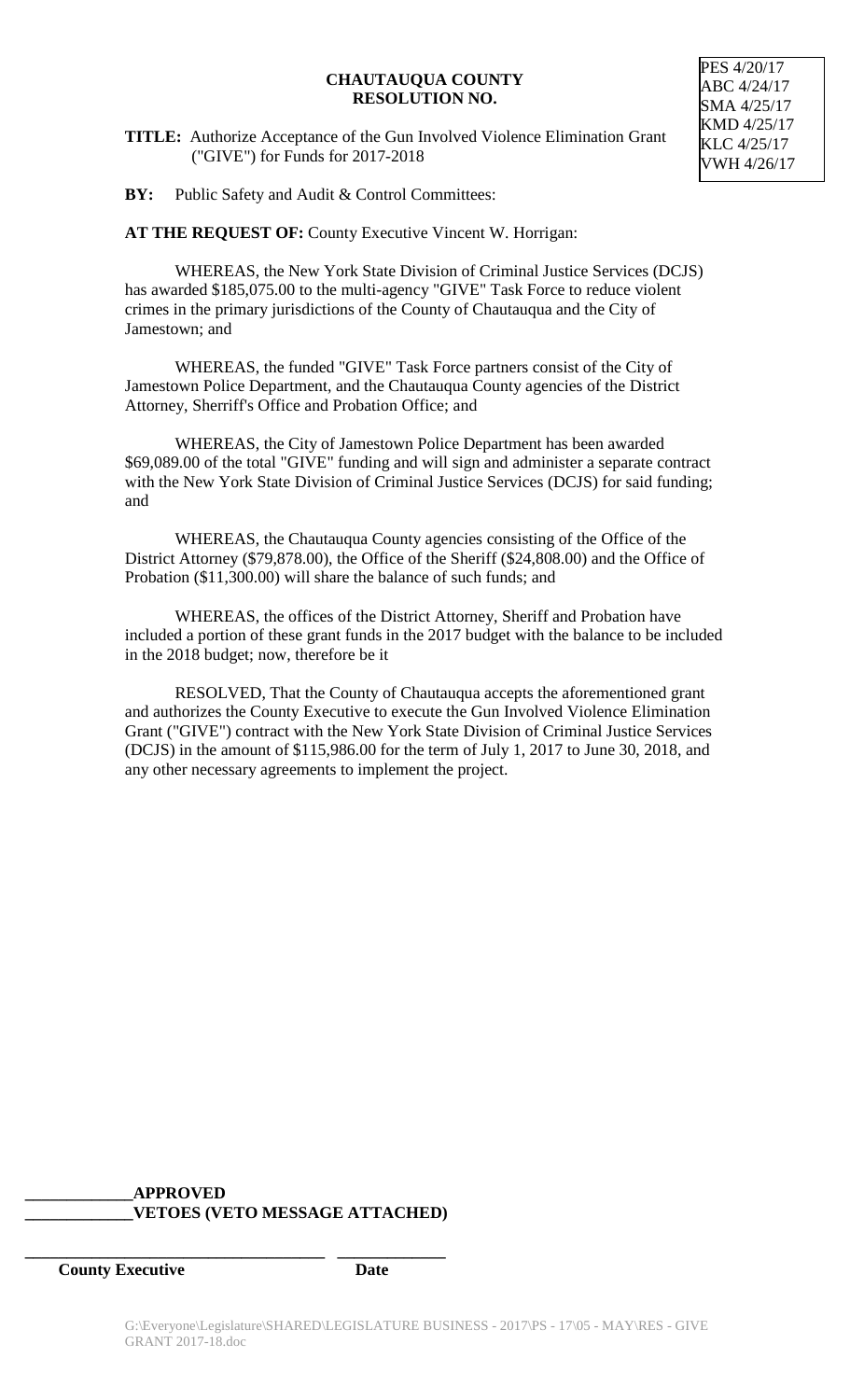

**TITLE:** Authorize Acceptance of Grant Extension from NYS Office of Victim Services to District Attorney's Victim Assistance Center

**BY:** Public Safety and Audit & Control Committees:

# **AT THE REQUEST OF:** County Executive Vincent W. Horrigan:

WHEREAS, pursuant to Resolution No. 180-14, the Chautauqua County Office of the District Attorney was awarded a grant in the amount of \$367,309.45 from the New York State Office of Victim Services to be used for the period of October 1, 2014 through September 30, 2017; and

WHEREAS, the Chautauqua County Office of the District Attorney has been awarded a grant extension in the amount of \$388,971.90 from the New York State Office of Victim Services to be used for the period of October 1, 2017 through September 30, 2019, with the 2017-2018 amount being \$190,672.50, and the 2018-2019 amount being \$198,299.40 per grant fiscal year; and

WHEREAS, the local match requirement will be provided by third party and in-kind services; and

WHEREAS, such funds will enable the District Attorney's Office to provide increased assistance to all victims of crime in Chautauqua County; specifically, by increasing civil service grade positions for two current employees and creating a new full-time civil service position in the District Attorney's Victim Assistance Center; therefore be it

RESOLVED, That the County Executive is hereby authorized and empowered to execute the aforementioned grant extension agreement with the New York State Office of Victim Services; and be it further

RESOLVED, That it is the intent of the County Legislature that the employee positions created and funded pursuant to this grant will not be continued should the grant not be refunded; and be it further

RESOLVED, That the Director of Finance is hereby directed to make the following changes to the 2017 Budget:

## INCREASE APPROPRIATION ACCOUNTS:

| A.1165.1169.1 | Personal Services—District Attorney, Crime Victims | \$14,193             |
|---------------|----------------------------------------------------|----------------------|
| A.1165.1169.4 | Contractual—District Attorney, Crime Victims       | $\mathcal{S}$<br>656 |
| A.1165.1169.8 | Employee Benefits—District Attorney, Crime Victims | \$11,531             |
|               |                                                    | Total \$26,380       |
|               |                                                    |                      |

#### INCREASE REVENUE ACCOUNTS:

| A1165.1169.R308.9003 | New York State Aid—Oth St Aid: Crime Victims \$5,276 |                |
|----------------------|------------------------------------------------------|----------------|
| A1165.1169.R408.9003 | Federal Aid—Oth Fed Aid: Crime Victims               | \$21,104       |
|                      |                                                      | Total \$26,380 |

#### **\_\_\_\_\_\_\_\_\_\_\_\_\_APPROVED \_\_\_\_\_\_\_\_\_\_\_\_\_VETOES (VETO MESSAGE ATTACHED)**

\_\_\_\_\_\_\_\_\_\_\_\_\_\_\_\_\_\_\_\_\_\_\_\_\_\_\_\_\_\_\_\_\_\_ \_\_\_\_\_\_\_\_\_\_\_\_\_\_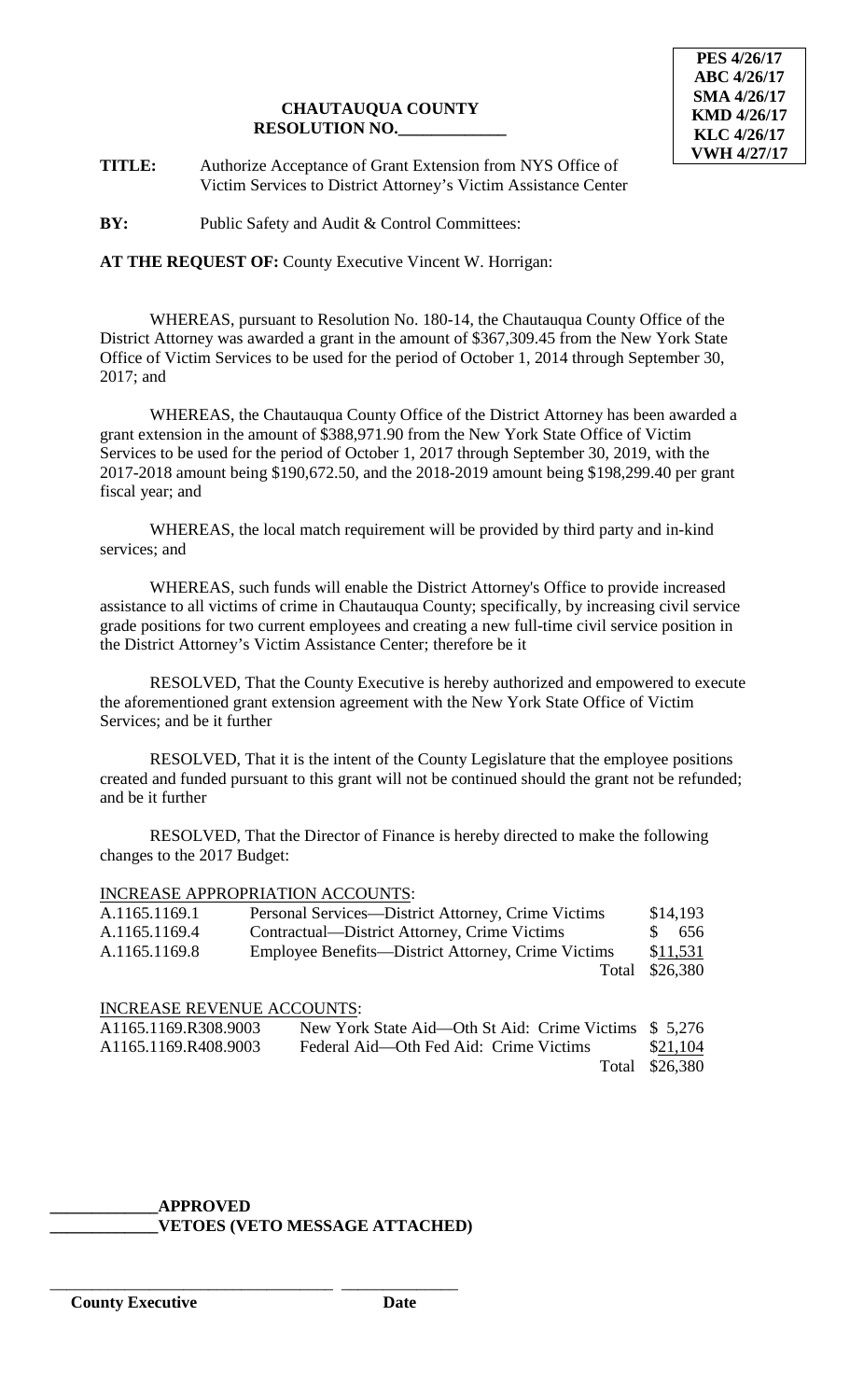

**TITLE:** Adjust Emergency Services Budget for Capital Vehicle Replacement

**BY:** Public Safety and Audit & Control Committees:

**AT THE REQUEST OF:** County Executive Vincent W. Horrigan:

WHEREAS, the Emergency Services Capital Budget for 2017 includes estimates for the purchases of vehicles; and

WHEREAS, funds have been received for the sale of the 2000 Ford E450 Super Duty Ambulance; and

WHEREAS, the appropriate disposition of these funds is to increase the Capital Appropriation account and increase the Capital Revenue account; therefore be it

RESOLVED, That the Director of Finance be and hereby is authorized and directed to make the following changes to the 2017 Capital Budget:

| INCREASE CAPITAL APPROPRIATION ACCOUNT:<br>H.3997.999.4 Contractual – EMS Vehicle Replacement | \$7,100 |
|-----------------------------------------------------------------------------------------------|---------|
| INCREASE CAPITAL REVENUE ACCOUNT:<br>H.3997.999.R266.5000 Sale of Property -Sale of Equipment | \$7,100 |

**\_\_\_\_\_\_\_\_\_\_\_\_\_APPROVED \_\_\_\_\_\_\_\_\_\_\_\_\_VETOES (VETO MESSAGE ATTACHED)**

\_\_\_\_\_\_\_\_\_\_\_\_\_\_\_\_\_\_\_\_\_\_\_\_\_\_\_\_\_\_\_\_\_\_ \_\_\_\_\_\_\_\_\_\_\_\_\_\_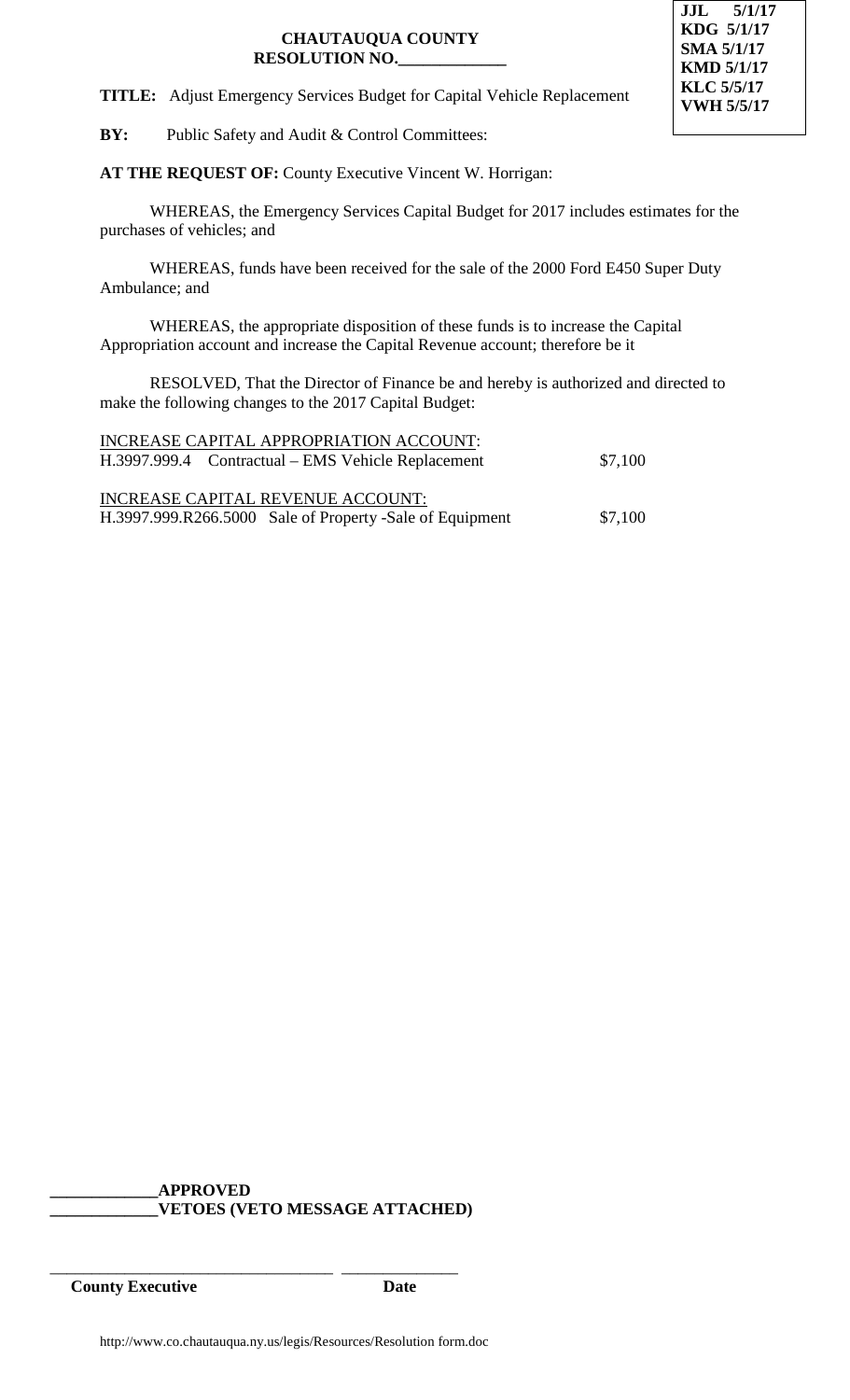**TITLE:** Use of W911 Reserve for Purchase of Two New Servers

**BY:** Public Safety and Audit & Control Committees:

**AT THE REQUEST OF:** County Executive Vincent W. Horrigan:

WHEREAS, the purchase of two computer servers is an unanticipated but necessary cost to continue operation of the 911 emergency system; and

WHEREAS, the 2017 budget does not include funds for equipment for the 911 system; and

WHEREAS, the County Sheriff's Office has sufficient funds in a reserve account that can be used to purchase equipment for this operation of the 911 emergency system; now therefore be it

RESOLVED, That A Fund Balance is appropriated as follows:

INCREASE THE USE OF FUND BALANCE: A.----.----.891.0000 Fund Bal., Reserved Fund Bal. – Misc. Reserve: W-911 \$14,500

; and be it further

RESOLVED, That the Director of Finance is authorized and directed to make the following amendment to the 2017 Budget:

INCREASE APPROPRIATION ACCOUNT: A.3020.W911.2 Equipment—Publ Safety Communication-W911-E911 Wireless \$14,500

**\_\_\_\_\_\_\_\_\_\_\_\_\_APPROVED**

\_\_\_\_\_\_\_\_\_\_\_\_\_\_\_\_\_\_\_\_\_\_\_\_\_\_\_\_\_\_\_\_\_\_ \_\_\_\_\_\_\_\_\_\_\_\_\_\_

**\_\_\_\_\_\_\_\_\_\_\_\_\_VETOES (VETO MESSAGE ATTACHED)**